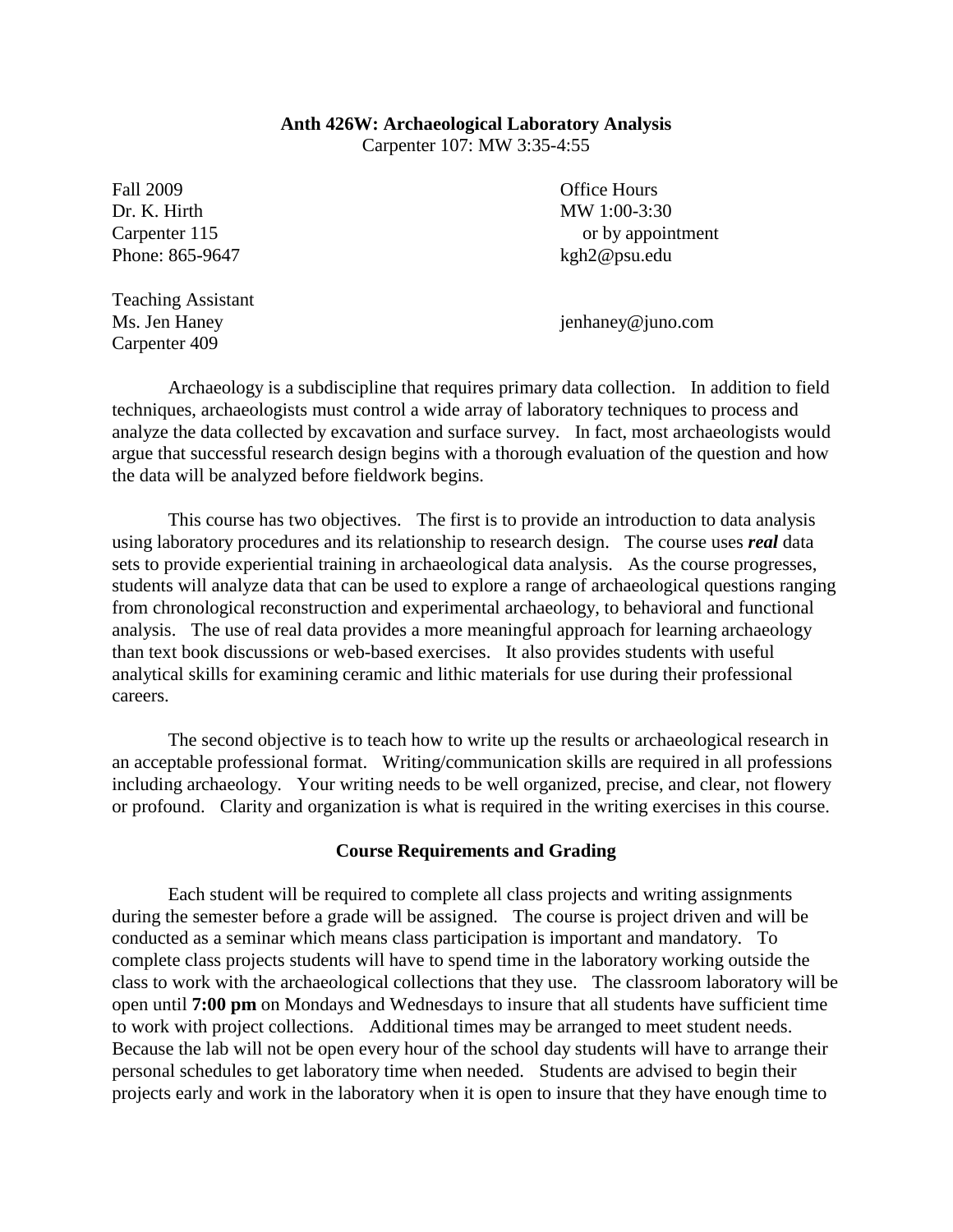complete them. If you have questions about a particular project or are having difficulties with the analysis take advantage of the supervised hours when a course instructor will be available for consultation.

Grading will be based on a combination of class participation, project design, data analysis, presentation, and final writeup. The written component is important and time needs to be spent by students in preparing the results of their analysis in written form. Students should *expect to rewrite and resubmit* their assignments *more than once* to produce an acceptable final product. Time in class also will be spent on oral student presentations of results. Class projects will be assigned on a weekly basis and will provide the foundation for the course grading. All projects must be submitted **on paper** using a typed double space format. Projects will be discussed briefly in class, graded and returned. Because of the pace of the class, projects must be turned in on a timely fashion. Grades will be lowered if projects are turned in late. Because project objectives and analytical techniques will be discussed in class it is vital that students attend the class lectures if they expect to perform well on class assignments. Class projects vary in point content and the final point total for all projects will be used for grading. Students are expected to adhere to the PSU standards of academic integrity in the completion of all class assignments.

There are no required texts for the course although a laboratory manual and several other books are recommended for general procedures and for reference in handling laboratory materials. Instead, individual readings will be used from journal and book length publications. These readings will be available from on-line sources as PDF files. Each student will be required to supply a variety of personal items used in the analysis which include: drawing paper, a small pliers, a ruler, hand lens, cardboard, etc. The class breakdown is summarized below:

| Class projects and quizzes      | 80%  |
|---------------------------------|------|
| Class discussion and attendance | 20%  |
| Total                           | 100% |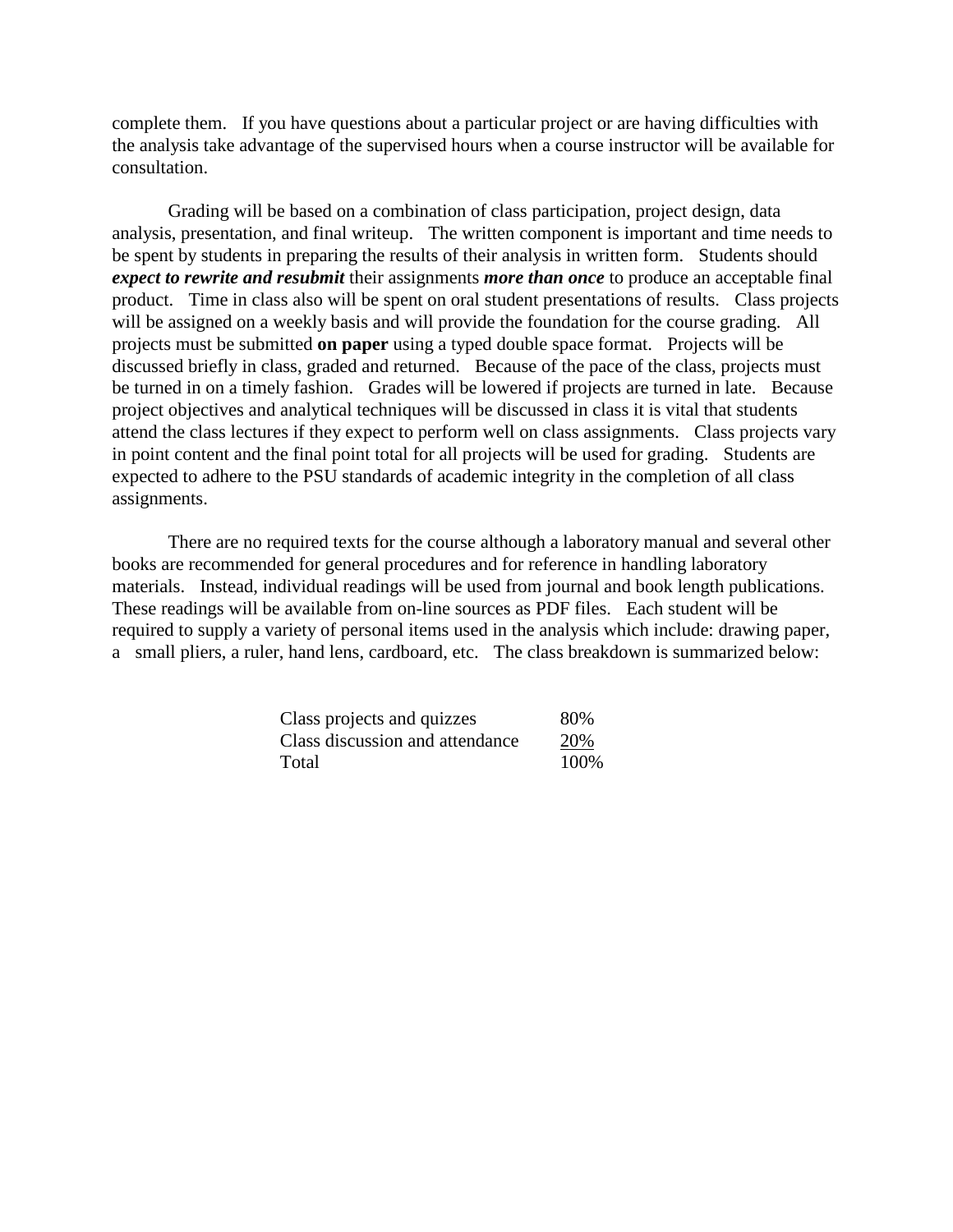## **Recommended Laboratory Manuals and General References**

Andrefsky, William

1998 *Lithics. Macroscopic approaches to analysis*. Cambridge University Press, Cambridge. Crabtree, Donald

- 1972 *An introduction to flintworking*. Occasional papers of the Idaho State University Museum, Number 28. Pocatello, Idaho.
- Hirth, Kenneth
- 2003 *Mesoamerican lithic technology. Experimentation and interpretation*. University of Utah Press, Salt Lake City.

Rice, Prudence

1987 *Pottery analysis. A sourcebook*. University of Chicago Press, Chicago.

Shepard, Anna O.

1954 *Ceramics for the archaeologist*. Carnegie Institution of Washington Publication 609. Sinopoli, Carla

1991 *Approaches to archaeological ceramics*. Plenum Press, New York.

Sutton, Mark, and Brooke Arkush

2002 *Archaeological Laboratory Methods. An Introduction*. 3rd edition. Kendal/Hunt Publishing Company, Dubuque.

Whittaker, John

1994 *Flintknapping. Making and understanding stone tools*. University of Texas Press, Austin.